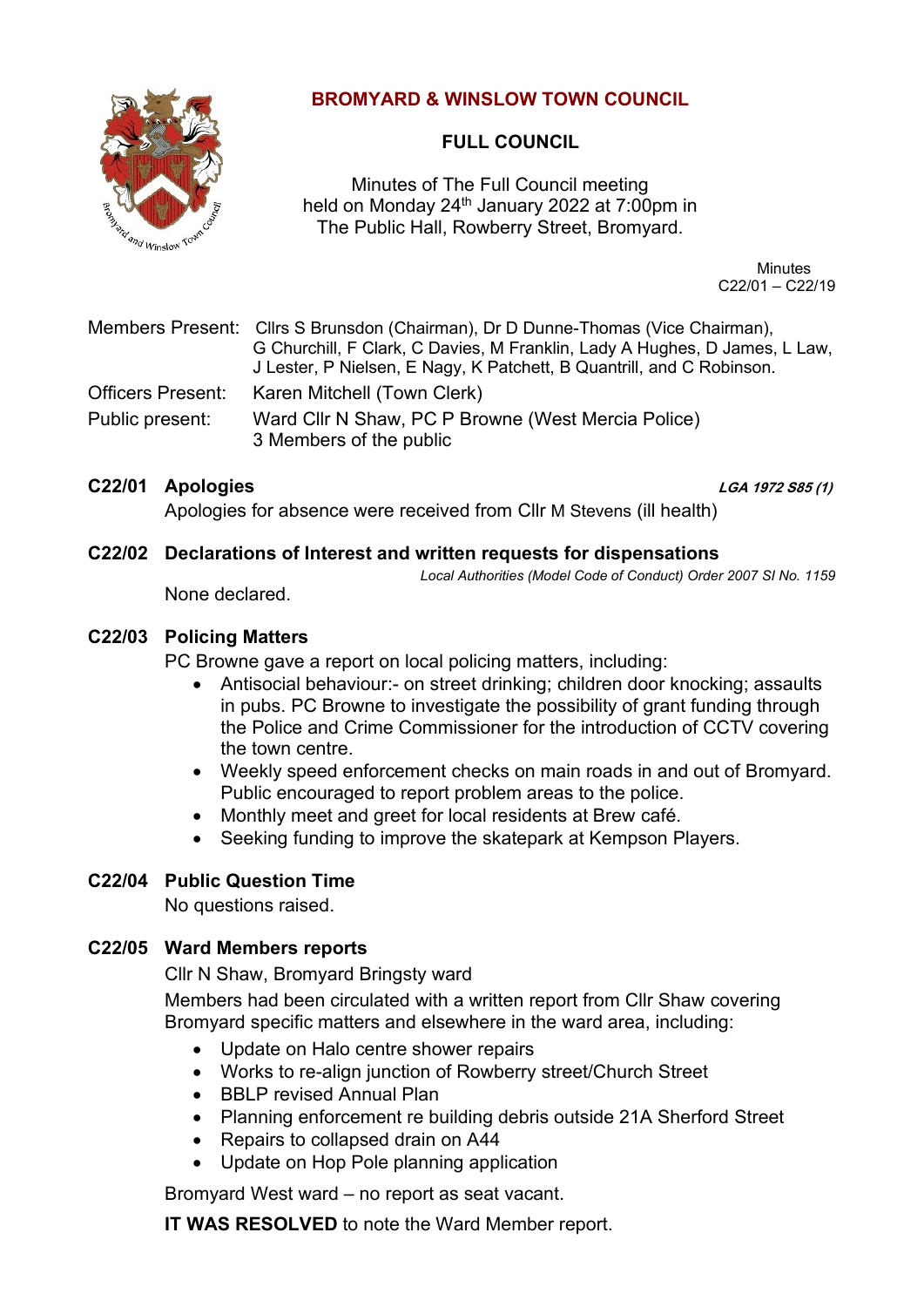## **C22/06 Presentation of Bromyard Tourism App for Smartphones**

The Director of Bromyard Info, Mr Peter Andrews gave a demonstration of his new 'Visit Bromyard' app, which had been funded by the Town Council in 2020. He advised that the app had been submitted to Google and should be live by the end of the week. Following a question-and-answer session, Mr Andrews was thanked for his presentation and for the welcome addition to Bromyard's tourism marketing toolkit.

## **C22/07 Chairman's Report**

Cllr Brunsdon gave a verbal report to the meeting:

- Advised of an ongoing delay in approval of the Market Towns Investment Plans by Herefordshire Council's Cabinet. It was hoped that this would feature on the February Cabinet agenda.
- Gave a progress report on the Welcome Back and Great Places to Visit Projects. In accordance with the approved plan, a Project Manager had been appointed and a Multi-Disciplinary Team would be appointed by 28<sup>th</sup> January, 2022.

**IT WAS RESOLVED** to note the Chairman's report.

## **C22/08 Town Clerk's Report**

Members received the Town Clerk's written report on matters completed and outstanding. In addition, the Clerk reported that A 'New Councillor' Training session has been arranged for Thursday 17<sup>th</sup> February 2022 between 7 and 9pm in the Council chamber. Training will be delivered by the Chief Executive of the Herefordshire Association of Local Councils.

**IT WAS RESOLVED** to note the Town Clerk's report.

## **C22/09 Exclusion of members of the Public and Press LGA 1972 ss 101, 102**

To agree any items to be dealt with after the public (including the press) have been excluded as publicity would prejudice the public interest by reason of the confidential nature of the business to be transacted.

No items identified for consideration in private session.

# **C22/10 Full Council Minutes LGA 1972 Sch 12 para 41(1)**

**IT WAS RESOLVED** that the Minutes of the Meeting held on 20<sup>th</sup> December 2021 be confirmed as a correct record and signed by the Chairman.

## **C22/11 Committee Minutes**

## **Planning & Economic Development Committee**

**IT WAS RESOLVED** to receive and note the Minutes of the Planning & Economic Development Committee meeting held on Tuesday 4<sup>th</sup> January, 2022.

# **C22/12 Quarterly Financial Reports**

**IT WAS RESOLVED** to receive the following quarterly reports:

- a) Cash & Investment Reconciliation
- b) Receipts & Payments Summary report
- c) Income & Expenditure Report by Account code.

## **C22/13 Queen's Platinum Jubilee - Thursday 2nd to Sunday 5th June**

1. Members received a Report from the Platinum Jubilee Working Group and considered the following recommendations: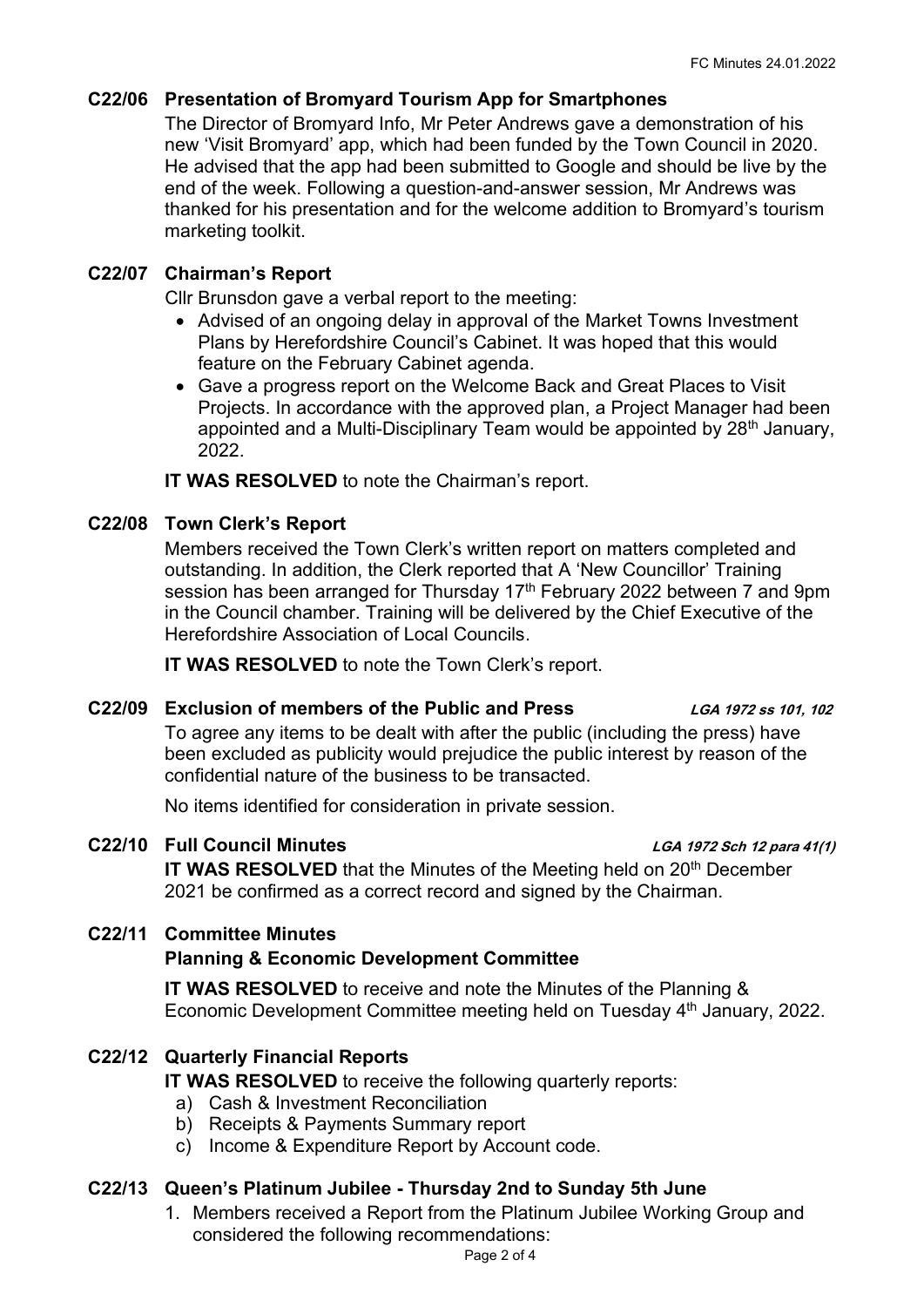- a) Street Party to be held at either Town Green/Public Hall, or Kirkham Gardens.
- b) Piper to accompany lighting of the beacon (cost £100)
- c) Church service at St. Peter's parish church, (date to be agreed) possibly followed by a reception.
- d) Red, white and blue bunting (800m estimated cost £1,000)
- e) Commemorative items for school children in the parish

Following discussion, **IT WAS RESOLVED** to approve items a to d. Referring to item e, Members felt that this matter required further research. It was suggested that the Working Group contact the high school and primary schools for a view on what type of commemorative item would be preferred and that the results be reported back to the next meeting

- 2. Members were invited to put forward additional suggestions or proposals for the Jubilee celebrations:
	- Planting of an oak tree
	- Invite The Rifles Regiment to exercise their freedom of the Town with a march-through.

Any additional ideas to be fed through to the Working Party for investigation.

3. **IT WAS RESOLVED to** delegate authority to the Town Clerk to authorise expenditure within the approved budget (£4,000). The Clerk to liaise with the Working Group and Chairman of the Finance & Properties Committee.

### **C22/14 Review of Standing Orders and Financial Regulations**

Review of Standing Orders and Financial Regulations prior to the implementation of the approved changes to the Council's Committee Structure and meeting schedule as per Minute ref C21/60 Operational Review (05.07.21)

**IT WAS RESOLVED** to set up a Working Group to review Standing Orders and Financial Regulations. Amendments to be presented to Full Council for consideration and approval.

Members: Cllrs Brunsdon, Clark, Franklin, Law and Robinson.

### **C22/15 Code of Conduct**

Members considered the adoption of the Model Councillor Code of Conduct 2020, copies having been circulated.

NALC's recommendation is for all parish councils to adopt the new LGA (Local Government Association) Code of Conduct which was initiated by central government to enable all tiers of government to sign up to one code, rather than have individual parish council or county codes. The first recommendation in a report from the Committee on Standards in Public Life in January 2019 was to establish a single Code of Conduct and the LGA was tasked to draft that Code, which it did in consultation with NALC and launched in January 2021.

**IT WAS RESOLVED** to adopt the Model Councillor Code of Conduct 2020**.**

### **C22/16 Citizens Advice Herefordshire (Part of Worcester CAB & WHABAC)**

A Report on the Bromyard Outreach Service for Quarter 3 - 2021/2022 (October – December 2021) had been circulated to members for consideration.

**IT WAS RESOLVED** to receive and note the report.